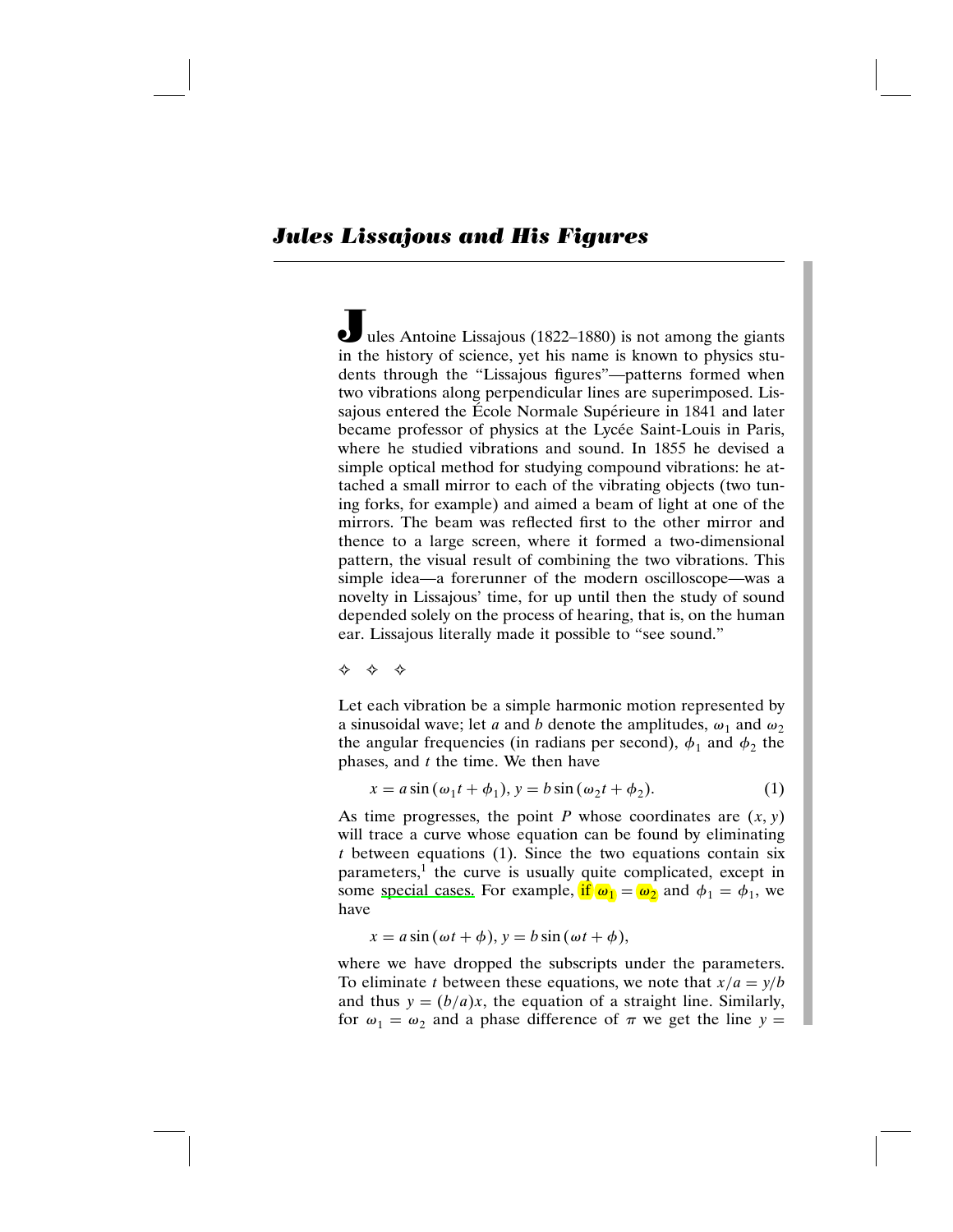$-(b/a)x$ . For  $\omega_1 = \omega_2$  and a phase difference of  $\pi/2$ , we have (taking  $\phi_1$  to be zero)

$$
x = a\sin\omega t, y = b\sin(\omega t + \pi/2) = b\cos\omega t.
$$

Dividing the first equation by  $a$  and the second by  $b$ , squaring the results, and adding, we get

$$
\frac{x^2}{a^2} + \frac{y^2}{b^2} = 1,
$$

which represents an ellipse with axes along the  $x$ - and  $y$ -axes (if in addition  $a = b$ , the ellipse becomes a circle). For an arbitrary phase difference the curve will be a tilted ellipse, of which the previous examples are special cases (the lines  $y = \pm (b/a)x$ being degenerate ellipses). If we let the phase difference vary continuously, the ellipse will slowly change its orientation and shape, passing (in the case  $\mathbf{a} = \mathbf{b}$ ) from the circle  $x^2 + y^2 = 1$  to the lines  $y = \pm x$  and back (fig. 70).

If the frequencies are unequal, the curve is much more complex. For example, when  $\omega_2 = 2\omega_1$  (musically speaking, when the two vibrations are an octave apart), we have

 $x = a \sin \omega t$ ,  $y = b \sin (2\omega t + \phi)$ ,

where we again dropped the subscripts and took  $\phi_1 = 0$ . The kind of curve we get now depends on  $\phi$ . For  $\phi = \pi/2$  we have

$$
x = a \sin \omega t
$$
,  $y = b \sin (2\omega t + \pi/2) = b \cos 2\omega t$ .

Using the identity  $\cos 2u = 1 - 2 \sin^2 u$  and eliminating t between the two equations results in  $y = b[1 - 2(x/a)^2]$ . This equation represents a parabola along which the point  $P$  moves back and forth as time progresses. For other values of  $\phi$  the curve may have a closed shape (fig. 71).

One other observation is worth mentioning. As long as the frequency ratio  $\omega_1/\omega_2$  is a rational number, the curve—no matter how complex—will eventually repeat itself, causing the motion to be periodic.<sup>2</sup> But if  $\omega_1/\omega_2$  is irrational, the point P will never retrace its own path, resulting in a non-periodic motion. However, as time progresses the curve will gradually fill the rectangle bounded by the lines  $x = \pm a$ ,  $y = \pm b$  (fig. 72).

✧✧✧

Lissajous' work was praised by his contemporaries and discussed by the physicists John Tyndall (1820–1893) and Lord Rayleigh (John William Strutt, 1842–1919) in their classical treatises on acoustics. In 1873 he was awarded the prestigious Lacaze Prize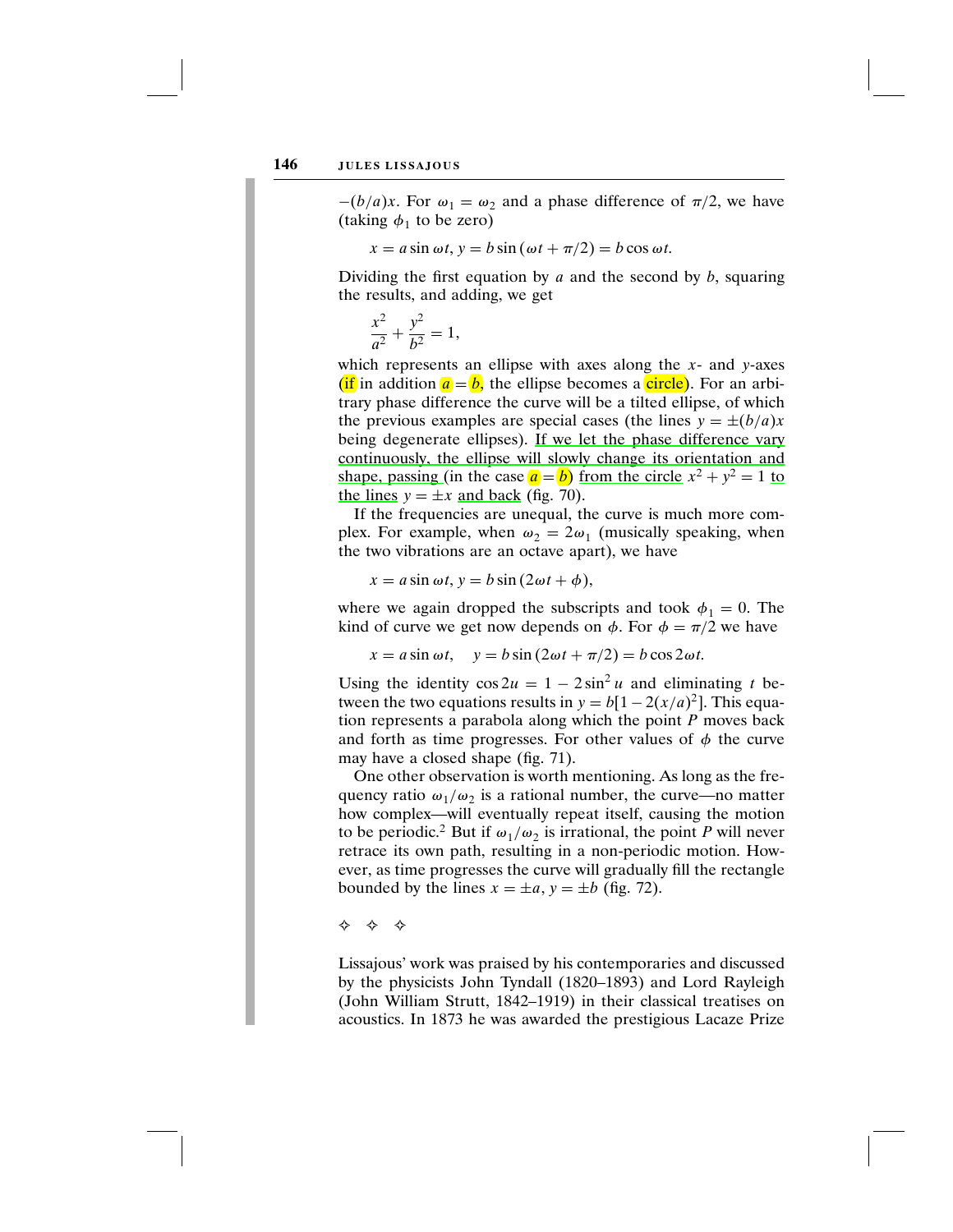



for his "beautiful experiments," and his method was exhibited at the Paris Universal Exposition in 1867. But apparently nothing is new under the sun: Lissajous' figures had been discovered long before by the self-taught American scientist Nathaniel Bowditch (1773–1838), who produced them in 1815 with a compound pendulum.<sup>3</sup> A variation of this device, in which the motion of two pendulums is combined and traced on paper by means of a pen attached to one of the pendulums, became a popular nineteenth-century science demonstration (fig. 73); the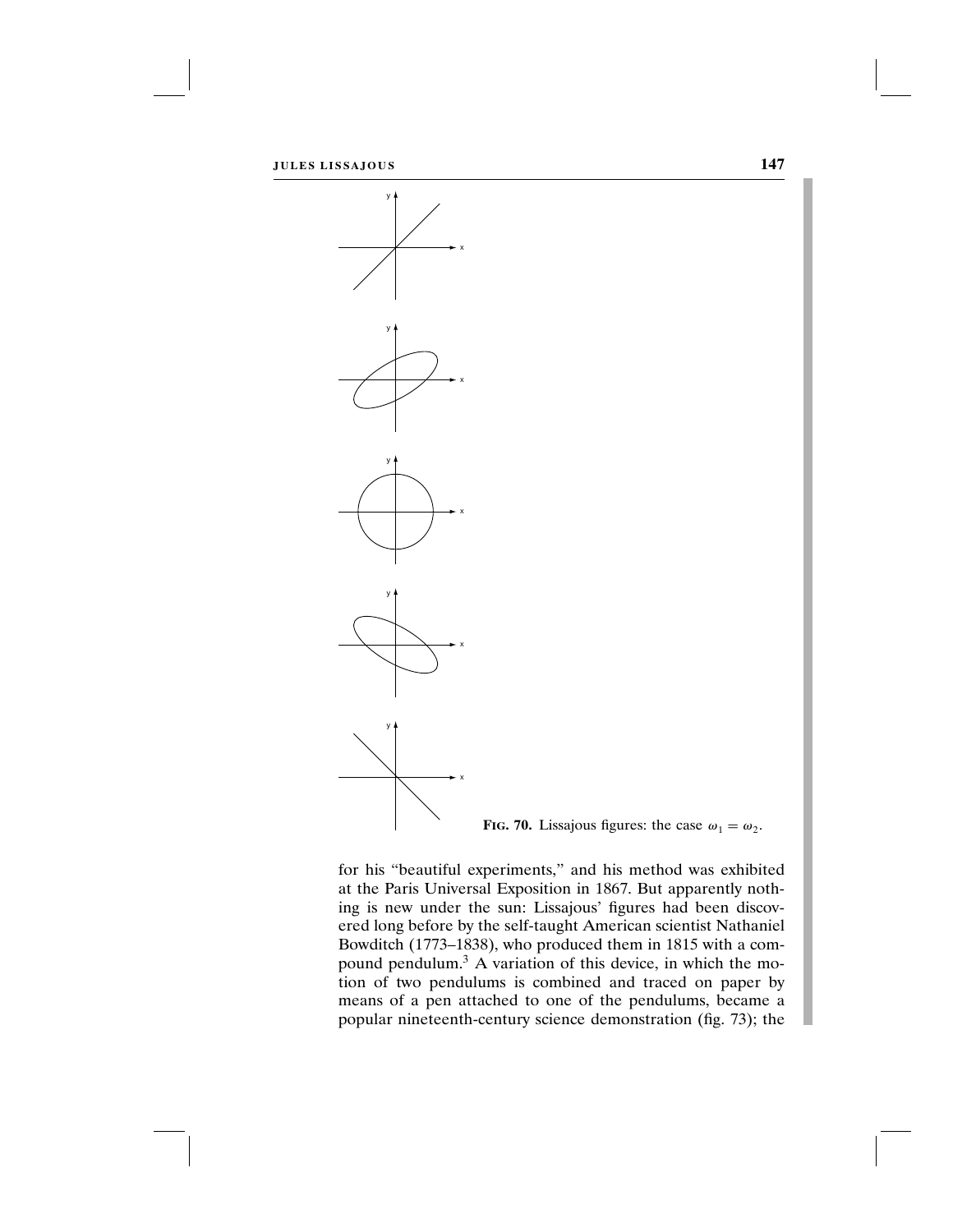

FIG. 71. Lissajous figures: the case  $\omega_2 = 2\omega_1$ .



FIG. 72. Lissajous figure for the case when  $\omega_1/\omega_2$  is irrational.



M. Tisley s Harmonograph.

Fig. 73. Harmonograph. From a nineteenth-century science book.